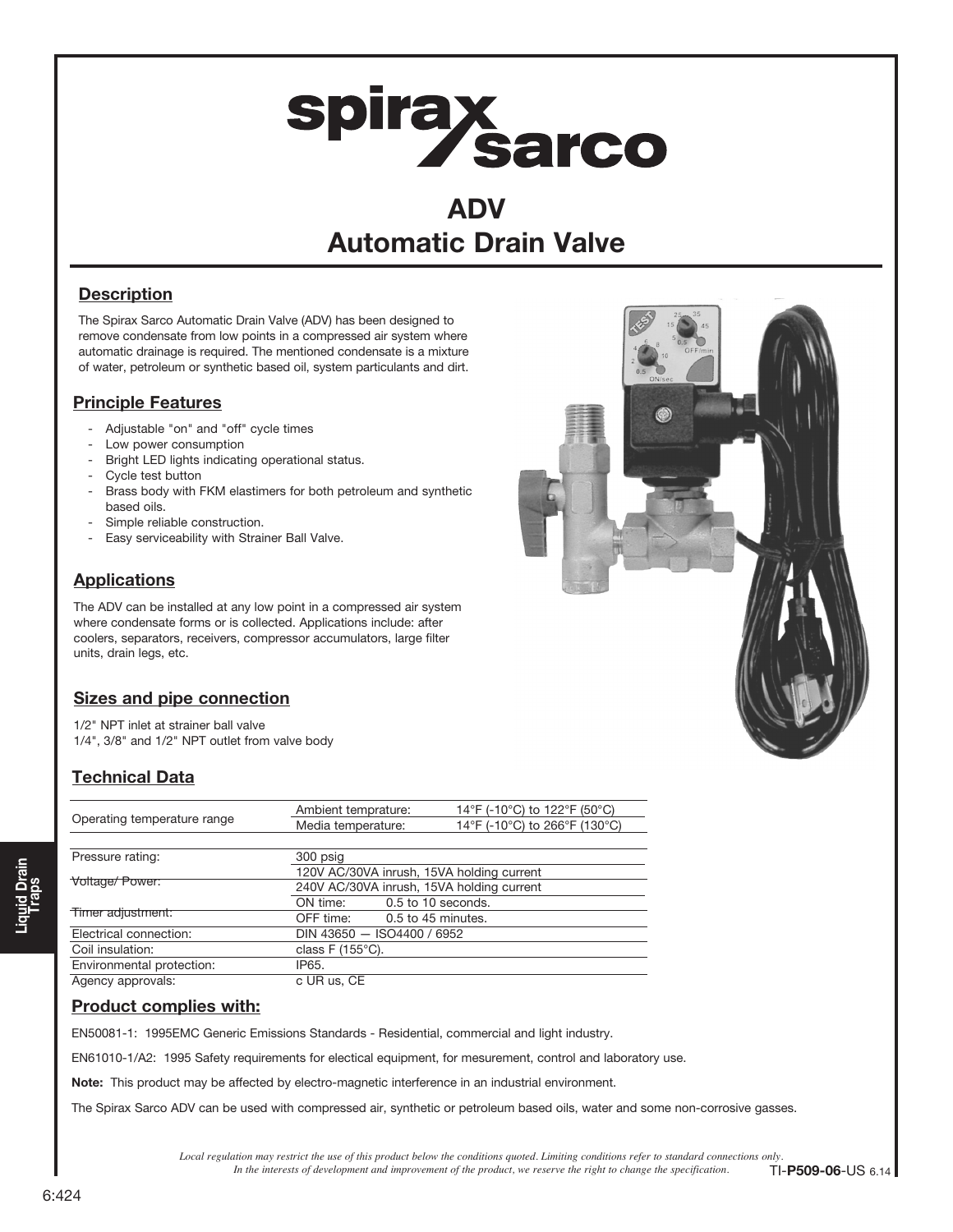# ADV Automatic Drain Valve

#### ADV25, 38 & 50 Series (Heavy Duty)

These ADV lines are of heavy duty construction and are designed to allow high flow for quick and efficient dumping of condensate. They are available in 1/4", 3/8" and 1/2" NPT pipe sizes. Construction includes brass bodies stainless steel internals and FKM seals.

#### Component parts

| Part                       | <b>Material</b>                 |
|----------------------------|---------------------------------|
| Coil                       | Thermoplastic                   |
| Timer                      | ABS                             |
| Valve body                 | <b>Brass</b>                    |
| Seals                      | FKM (not shown)                 |
| Powercord                  | ABS and PVC                     |
| <b>Strainer Ball Valve</b> | <b>Brass and Stainles Steel</b> |

#### Cv values (approximate)

| Valve size                                                          | <b>ADV25</b><br><b>ADV26</b><br>1/4" | ADV38<br><b>ADV39</b><br>3/8" | <b>ADV50</b><br><b>ADV51</b><br>1/2" |
|---------------------------------------------------------------------|--------------------------------------|-------------------------------|--------------------------------------|
| Cv                                                                  | 1.5                                  | 1.7                           | 1.8                                  |
| Discharge-gallons<br>$(5 \text{ sec}, \text{ at } 90 \text{ psiq})$ | 1.2                                  | 1.3                           | 1.4                                  |



|      |           |                       |     | Wgt.           |
|------|-----------|-----------------------|-----|----------------|
| 2.92 | ſΩ<br>د ا | $\triangleleft$<br>Ιū | .61 | $\overline{c}$ |



#### Product Number Information

|                   | Listed below are the variations for the <b>Heavy Duty</b> $1/4$ ", $3/8$ " and $1/2$ " ADV sizes. |         |                   |  |         |            |      |         |
|-------------------|---------------------------------------------------------------------------------------------------|---------|-------------------|--|---------|------------|------|---------|
| $ADV25 \t1/4"$    |                                                                                                   | 120V AC | <b>ADV38</b> 3/8" |  | 120V AC | ADV50      | 1/2" | 120V AC |
| <b>ADV26</b> 1/4" |                                                                                                   | 240V AC | <b>ADV39</b> 3/8" |  | 240V AC | ADV51 1/2" |      | 240V AC |

For a system with 1/2" NPT piping, 120V ac voltage available you would select (1) ADV50 Automatic Drain Valve (ADV)



*Local regulation may restrict the use of this product below the conditions quoted. Limiting conditions refer to standard connections only.*<br>In the interests of development and improvement of the product, we reserve the ri In the interests of development and improvement of the product, we reserve the right to change the specification.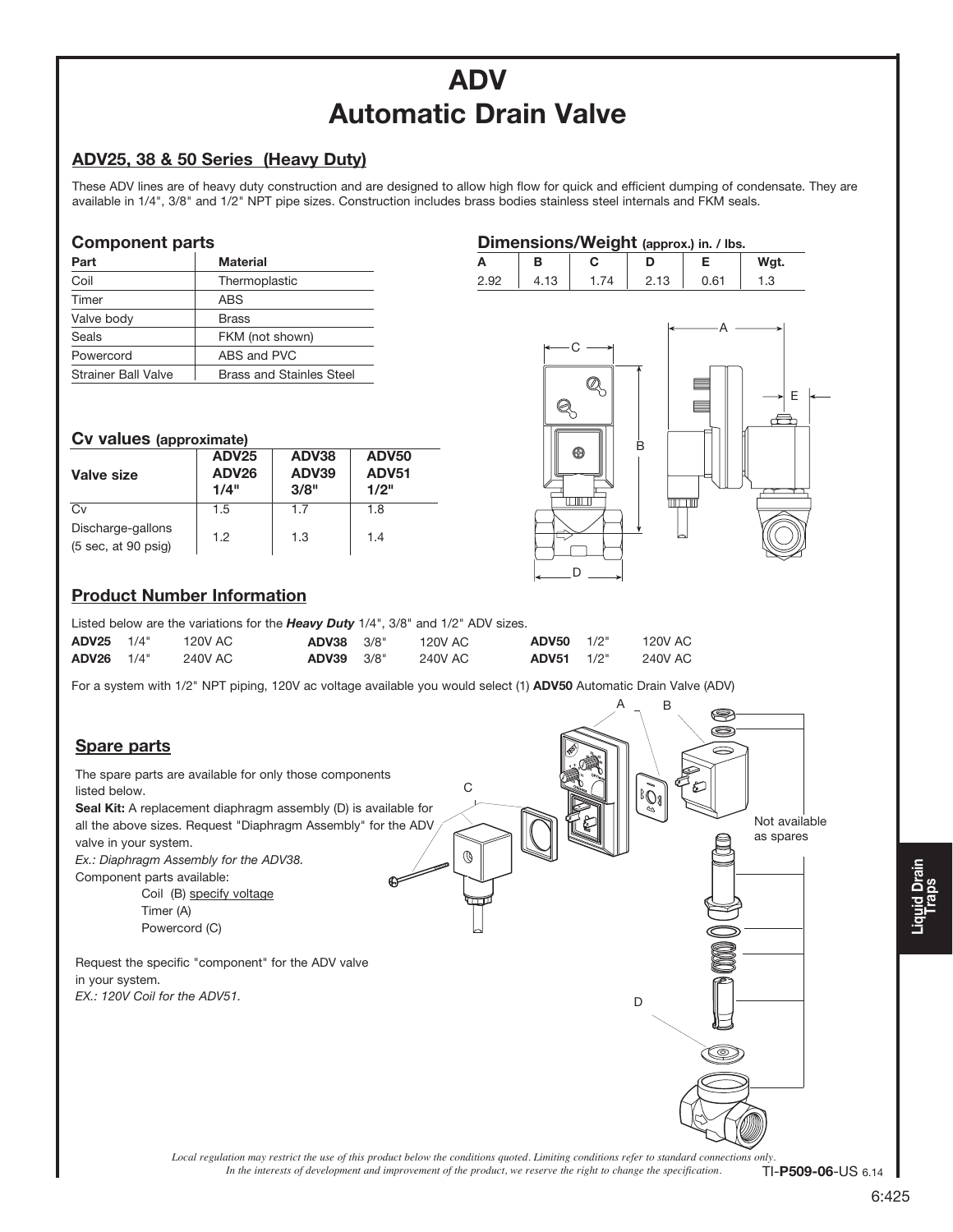## ADV Automatic Drain Valve

#### ADV10 Series (Standard Duty)

The ADV line is of standard construction and designed to allow adequate flow from smaller systems or those producing lesser condensate. This line is available only in the 1/4" NPT pipe size. Construction includes brass body, stainless steel internals and FKM seals.

> Dimensions/Weight (approx.) in. / lbs. A B C D E Wgt. 2.92 3.55 1.74 1.50 0.61 0.85

> > B

سحبسا

C

Q

Æ

Q

D

ᅚ

 $\overline{B}$ 

#### Component parts

| Part       | <b>Material</b> |
|------------|-----------------|
| Coil       | Thermoplastic   |
| Timer      | ABS             |
| Valve body | <b>Brass</b>    |
| Seals      | <b>FKM</b>      |
| Powercord  | ABS and PVC     |

#### Cv values (approximate)

| Valve size                                    | 1/4" |
|-----------------------------------------------|------|
| Сv                                            | 0.1  |
| Discharge-gallons                             | 0.08 |
| $(5 \text{ sec}, \text{at } 90 \text{ psig})$ |      |

#### Product Number Information

Listed below are the variations for the 1/4" Standard Duty ADV's<br>ADV10 1/4" 120V AC ADV10 1/4" 120V AC<br>ADV11 1/4" 240V AC  $ADV11 1/4"$ 

For system with 1/4" NPT piping, 120V AC voltage available with little condensate yield you would select (1) ADV10 Automatic Drain Valve.

#### Spare parts

The spare parts are available for only those components listed below. Seal kit: None, replace valve

Component parts available: Coil (B) specify voltage, Timer (A) Powercord (C) Valve (D)

 Request the specific "component" for the ADV valve in your system. Ex.: 120V Coil for the ADV 10.

# Liquid Drain<br>Traps



*Local regulation may restrict the use of this product below the conditions quoted. Limiting conditions refer to standard connections only.*<br>In the interests of development and improvement of the product, we reserve the ri In the interests of development and improvement of the product, we reserve the right to change the specification.

E

A